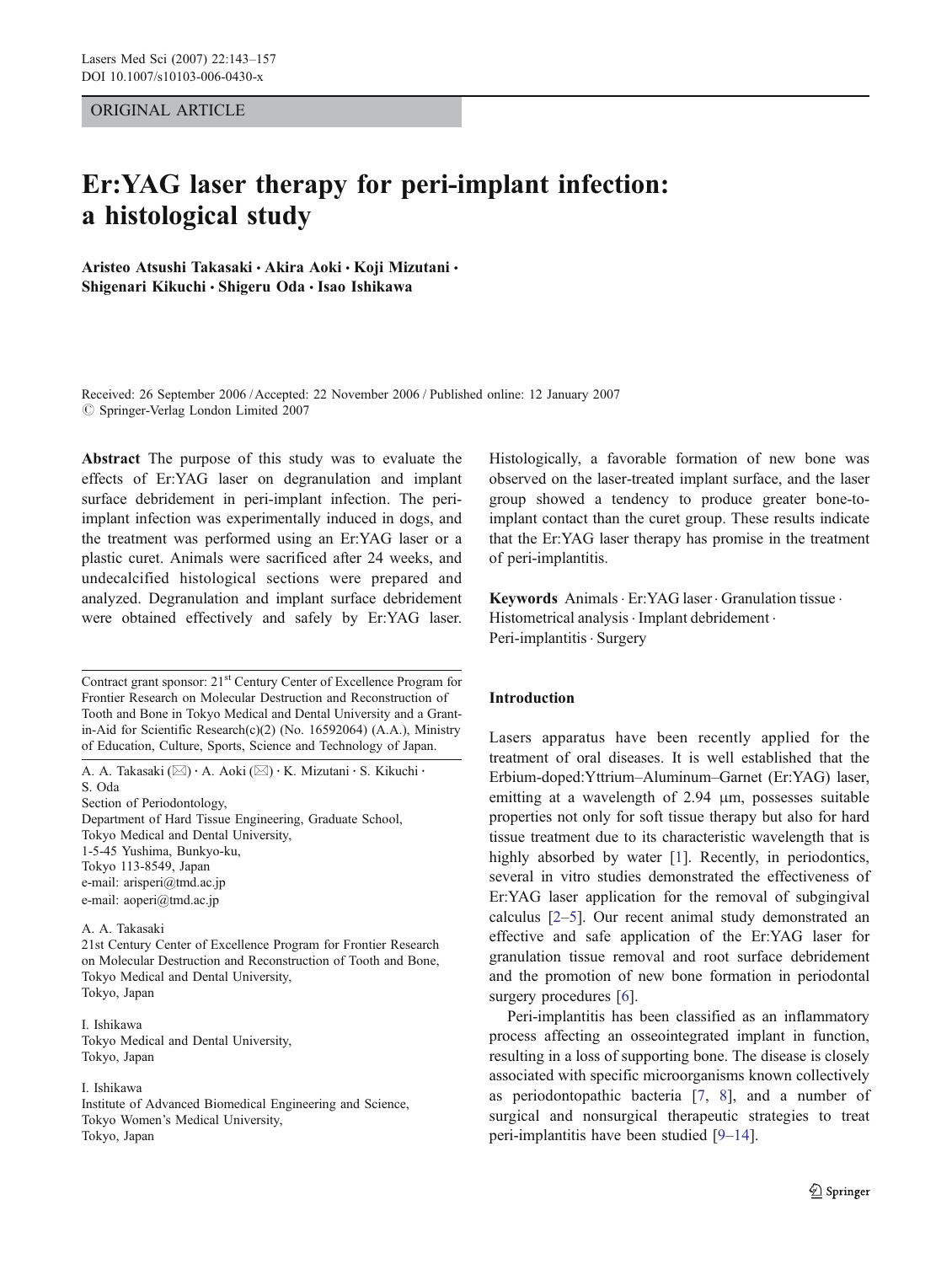<span id="page-1-0"></span>Recently, various lasers have been introduced as a novel technical modality for the treatment of peri-implantitis, and promising results have been reported [\[12](#page-13-0), [14](#page-13-0)–[16\]](#page-13-0). With the Er:YAG laser, it has been demonstrated that the effective removal of calculus and plaque on contaminated abutments is possible under suitable irradiation parameters without titanium surface damage or major temperature elevation [\[17](#page-13-0)]. Considering the results of previous studies [\[18](#page-13-0), [19\]](#page-13-0) and the advantageous properties of the Er:YAG laser in periodontal therapy, such as excellent tissue ablation [[2](#page-13-0)–[6\]](#page-13-0) with high bactericidal [\[20](#page-13-0), [21\]](#page-13-0) and detoxification effects [\[22](#page-13-0), [23](#page-13-0)], the potential of Er:YAG laser application for the treatment of peri-implantitis would be expected [\[24](#page-13-0)–[26](#page-13-0)]. The purpose of this study was to compare the effectiveness of Er:YAG laser therapy for granulation tissue removal and implant surface debridement in the treatment of periimplant infection and to histologically evaluate the ensuing bone healing with those of conventional mechanical debridement using a plastic curet.

## Materials and methods

## Animals

Four healthy 1-year-old beagle dogs (average body weight 12.0 kg) were used in this study. The animals exhibited intact dentition with a healthy periodontium. The protocol design and procedures of animal experiment were approved by the ethical committee of Animal Research Center of Tokyo Medical and Dental University.

## Laser apparatus

The laser apparatus applied was an Er:YAG Laser (DE-Light™, HOYA Conbio, Fremont, CA, USA). The features of this apparatus were: wavelength 2.94 μm, an output energy range of settings from 30 to 350 mJ/pulse, a

maximum pulse repetition rate of 30 pulses per second (Hz), and a pulse duration of 200 μs. The apparatus employed an optical fiber delivery and contact probe system. In this study, a chisel tip (P/N 625-8746) made of sapphire glass, with a rectangular pointed head of  $1.40\times$ 0.45 mm dimension and approximately 82% laser transmission (a brand new chip) was used in a contact mode. The energy level of the laser irradiation was determined by measuring the output power at the end of the contact tip using a power meter (Field Master™, Coherent, Santa Clara, CA, USA). The laser apparatus also uses a special water spray system to cool the irradiated area. Air-mixed water was released coaxially to the contact tip covering the target during the irradiation. This water spray system provides precise and adequate water delivery. An optional feed bottle system was integrated in the apparatus for the supply of sterile physiological saline solution during irradiation.

#### Surgical protocol

All surgical procedures were performed under general and local anesthesia under aseptic conditions. Medetomidine hydrochloride (Dormitor®, Orion, Espoo, Finland, 0.05 ml/kg) was administered intramuscularly as a premedication. General anesthesia was achieved using an intravenous sodium thiopental (RAVONAL® Tanabe, Osaka, Japan, 0.005 ml/kg) injection. Additional sodium thiopental was injected to maintain anesthesia throughout the surgical procedure. Local anesthesia was performed with the injection of 2% lidocaine hydrochloride containing epinephrine at a concentration of 1:80,000 (Xylocain® Cartridge for Dental Use, Fujisawa, Osaka, Japan). The animals were fed a soft consistency laboratory diet (DKM®, Oriental Yest, Tokyo, Japan) throughout the study. A soft diet was chosen to reduce the chance of mechanical interference with healing during food intake.



Fig. 1 Outline of the experiment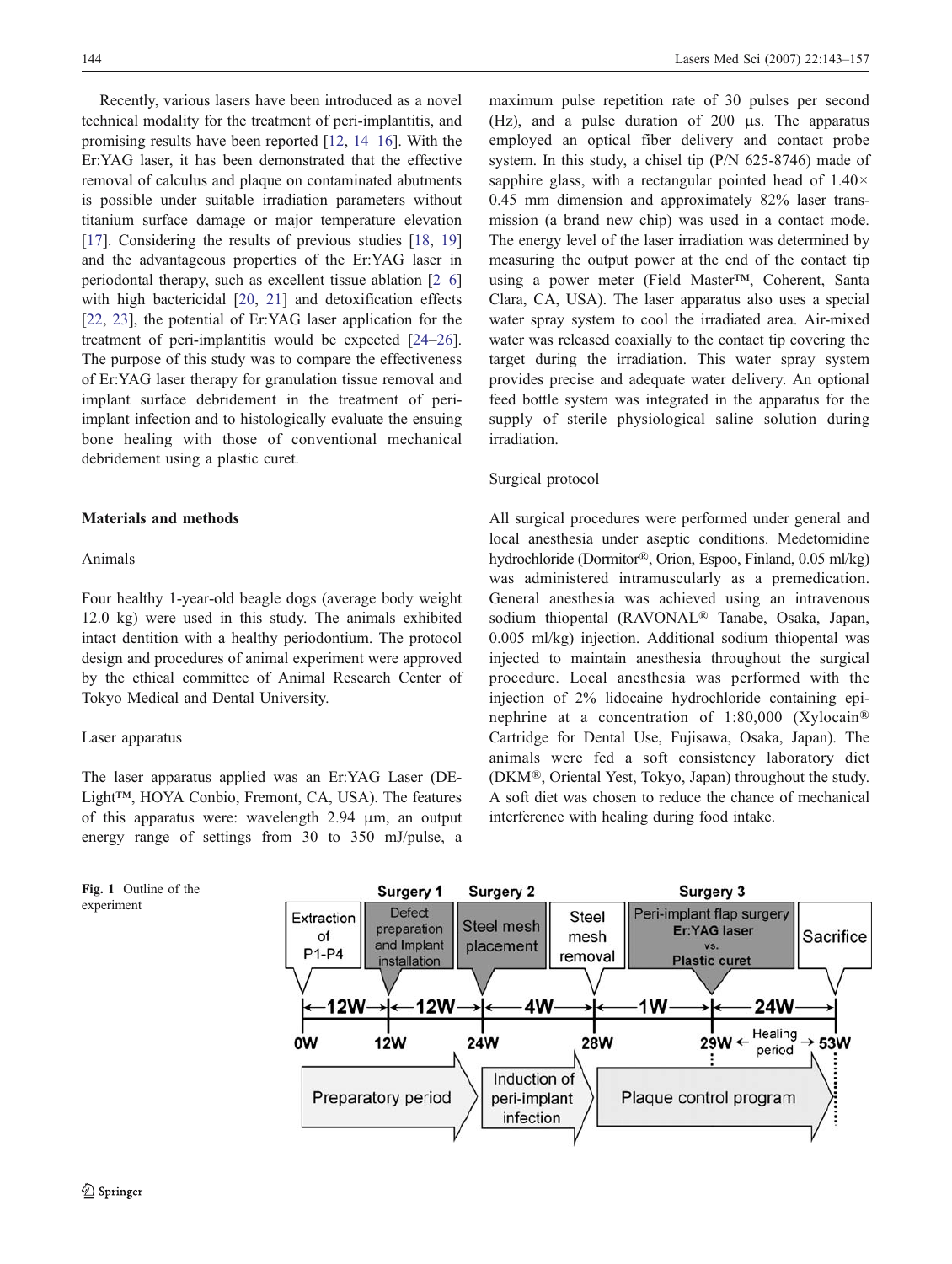#### Defect preparation and implant placement

At the beginning of the experiment, as shown in Fig. [1,](#page-1-0) all mandibular premolars (P1–P4) were extracted bilaterally. Twelve weeks later, implants were placed. After alveolar crest incision, mucoperiosteal flaps were elevated in the edentulous mandibular premolar regions. The irregular alveolar crest was planed using a steel bur, and the implant beds with a buccolingual thickness of approximately 5– 6 mm were prepared. Then, on each side, two access holes were drilled by stepwise enlargement with physiologic saline cooling. Before fixture installation, a buccal dehiscence-type defect, approximately 5 mm in height from the crestal bone and 3 mm in width mesiodistally, was prepared with a straight fissure steel bur for each access hole (Fig. 2a and d). The defect size was standardized with a periodontal probe (PCPUNC 15, Hu-Friedy, IL, USA). Following defect preparation, two Sand-blasted Large grit Acid-etched (SLA) surface implants (solid screw  $\varnothing$  3.3 × 10 mm standard plus, ITI® Dental Implant System, Straumann AG, Waldenburg, Sweitzerland) were placed in each side (Fig. 2b and e). Subsequently, vinyl polysiloxane impression material (EXAFINE® REGULAR, GC, Tokyo, Japan) was injected into the bone defect in direct contact with the exposed implant surface to prevent spontaneous bone healing during implant osseointegration (Fig. 2c and f). Following surgery,

the periosteum of the flaps were fenestrated for relaxation, and the extended flaps were repositioned to completely submerge the implants and were closed using vertical mattress and interrupted sutures (GORE-TEX® CV-5 Suture, W.L. Gore and Associates, Flagstaff, AZ, USA). All implant placements were performed by the same operator (S.K.) according to the manufacturer's protocol. Following implant installation, the dogs received antibiotics (Penicillin G, 200,000 U/day) and analgesics (Butorphanol tartrate, 2 mg/ml) intramuscularly, and a clinical plaque control using a 2% solution of chlorhexidine gluconate (5% HIBITANE® concentrate, Sumitomo, Osaka, Japan) was performed three times a week for the following period until the next surgical therapy.

# Induction of peri-implant infection

Three months after implant installation, the induction of peri-implant infection was initiated. After mucoperiosteal flaps reflection, the silicone impression material placed in the buccal bone defect (Fig. [3](#page-3-0)a) was removed and a healing abutment (4.5 mm length) was placed in each implant (Fig. [3b](#page-3-0)). To induce peri-implant infection in the bone defect and contaminate the exposed implant surface while simultaneously allowing the formation of diseased granulation tissue, a stainless steel mesh sheet  $(12 \times 2.7 \text{ mm})$ 



Fig. 2 The series of defect preparation and implant placement procedures. Twelve weeks after extraction of P1–P4, a dehiscence-type defect, 5 mm in height and 3 mm in width, was surgically created in the buccal aspect of each drilled implant hole (a), and then, an implant fixture was placed in such a way that the border line between the intra-osseous and the transmucosal portion of the implant coincided with the level of the bone crest (b), and then, the buccal bone defect was filled with silicone impression material to maintain the shape of the original bone defect by preventing spontaneous bone healing during implant osseointegration (c). Occlusal views of the site: implant hole with the buccal defect (d), after implant placement (e), and after silicone filling (f)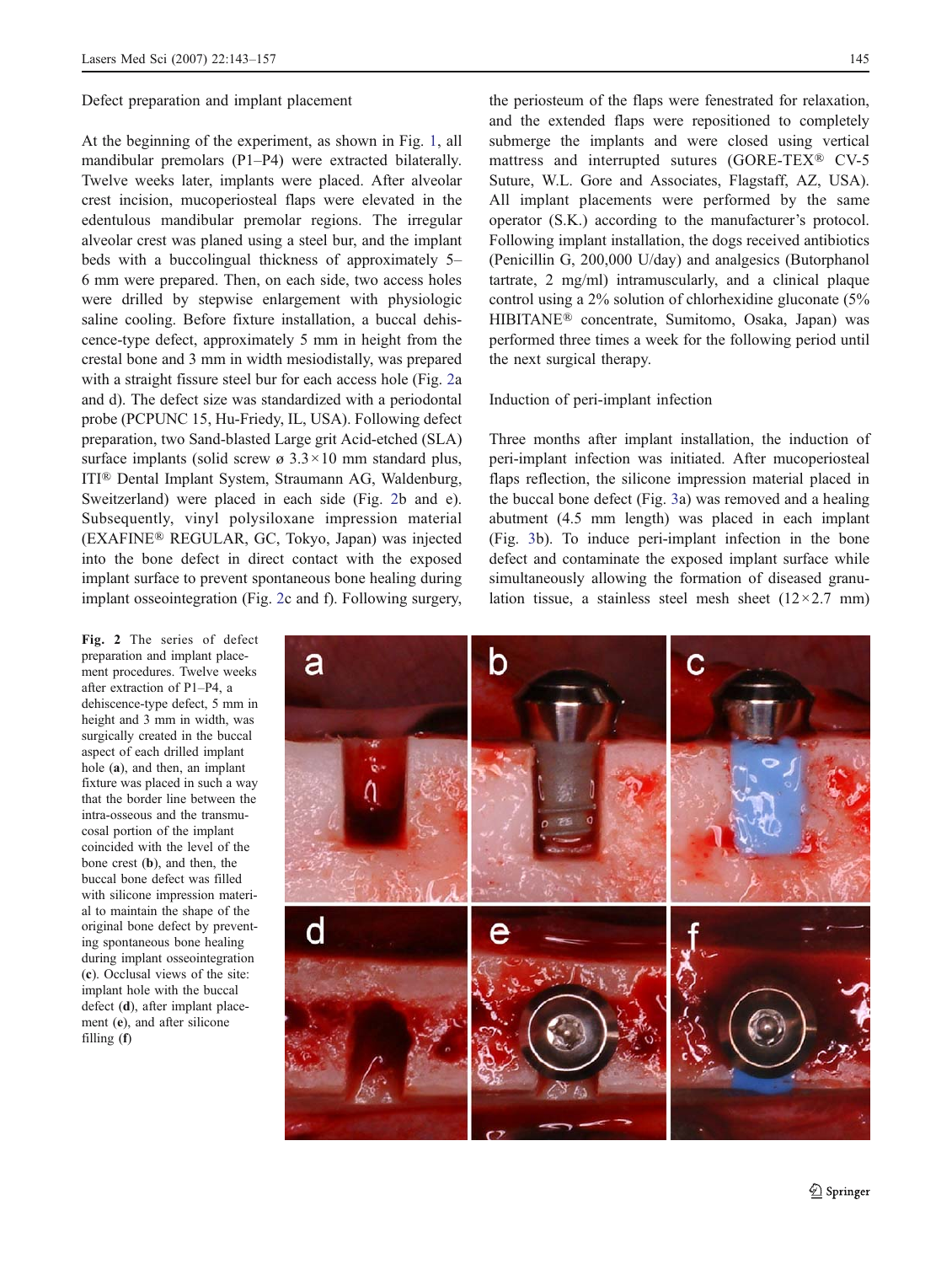<span id="page-3-0"></span>Fig. 3 The series of procedures for induction of experimental peri-implant infection. Full thickness flaps were elevated (a), and after removal of the silicone, healing abutment was placed (b). Then, stainless steel mesh with silk ligature was placed into the defect and fixed to the healing abutment for the induction of the infection and simultaneously allowing the formation of diseased granulation tissue (c). Flaps closed (d). Supragingival plaque and calculus accumulation and signs of gingival inflammation were observed after 4 weeks of infection (e). After nonsurgical removal of the steel mesh, an abundant spontaneous bleeding from the pocket of the defect site was observed (f)



(TOMY Bonding Base M®, TOMY, Tokyo, Japan) with a silk ligature ( $\sigma$  0.15–0.19 mm) was placed into the defect and fixed on the healing abutment using an adhesive resin cement (Super Bond C&B® SUN MEDICAL, Shiga, Japan) after roughening the abutment surface with a silicon carbide bur and acid-etching (Fig. 3c). The flaps were repositioned and sutured (Fig. 3d). From the date of the mesh placement to the fourth week, no oral hygiene procedures were performed.

After 4 weeks of the steel mesh sheet placement, the presence of supragingival plaque and calculus were confirmed around the implant (Fig. 3e), and the steel mesh was carefully removed nonsurgically. Signs of gingival inflammation were noted in the buccal side of the implant, and spontaneous bleeding was observed from the periimplant pocket after mesh sheet removal (Fig. 3f). The presence of submarginal plaque attached to the silk ligature of the contaminated metal mesh was also observed. The chemical plaque control previously described was reestablished.

Bacterial detection by PCR

Immediately after removal of the steel mesh in one dog, submarginal dental plaque sample was collected from the silk ligature on the contaminated steel mesh using sterile paper points to examine the infection of periodontopathic bacteria in the peri-implant pocket. Bacterial detection by polymerase chain reaction (PCR) was performed to identify five major periodontopathic bacteria [Actinobacillus actinomycetemcomitans (A.a.), Porphyromonas gingivalis (P.g.), Prevotella intermedia (P.i.), Tannerella forsythia (T.f.), and Treponema denticola  $(T.d.)$ ] in submarginal plaque. The paper point with the plaque sample was kept in sterilized plastic tube, and 1 ml of sterile distilled water was added and mixed for 1 min by vortex. After removing the paperpoint, each sample was collected by centrifuge at 10,000 rpm for 5 min. The resulting pellet was resuspended in 200 μl of sterile distilled water and then heated at 100°C for 10 min. The supernatant of each sample was used as the template for PCR. According to the method described by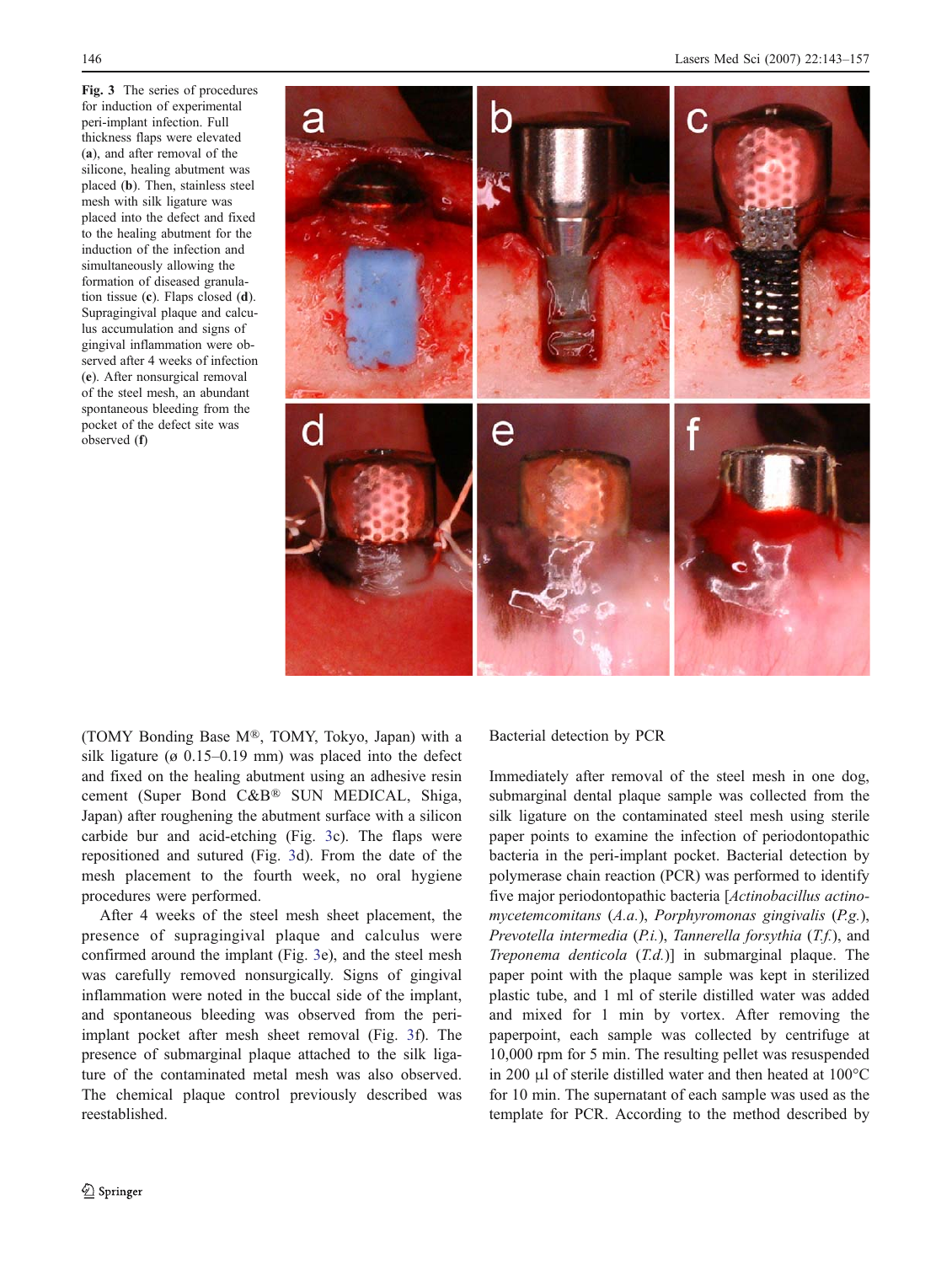Ashimoto et al. [[27\]](#page-13-0), the design and specificity of primers were selected, and PCR analysis was performed.

# Surgical therapy of peri-implant infection

After 1 week of mesh removal, the acute inflammation was reduced, and the surgical treatment of the experimentally induced peri-implant infection was carried out. Under



Fig. 4 Operative view of the surgical therapy procedures of experimentally induced peri-implant infection. After elevation of the mucoperiosteal flap, the bone defects were exposed. The bone tissue adjacent to the defect had been resorbed to some extent, and the defects were filled with diseased connective tissue (a, c). In the laser sites, degranulation and implant surface debridement were performed with Er:YAG laser irradiation under sterile water spray in contact mode by maintaining the chisel tip (rectangular pointed head of  $1.40 \times$ 0.45 mm) at an angle of approximately 30–45° to the implant and bone surface in a scraping motion from top to bottom at an energy density of approximately 10.0 J/cm<sup>2</sup>/pulse and a pulse rate of 20 Hz (b). In the control sites, granulation tissue removal and implant surface debridement was performed by plastic curet, and then, the titanium surface was meticulously cleaned with copious physiological saline solution irrigation (d)

general and local anesthesia, intracrevicular incisions and full thickness flap elevation were performed, and the buccal diseased lesion with peri-implant infection was exposed (Fig. 4a and c). On the implants on the right side (experimental side), granulation tissue removal and implant surface debridement were performed by means of only Er: YAG laser irradiation without any other mechanical instrumentation. The Er:YAG laser irradiation was carried out under sterile saline water spray in direct contact with implant and bone surface by maintaining the contact tip oblique to the implant surface at an angle of approximately 30–45° in a scraping motion from top to bottom (Fig. 4b). The actual energy output was selected as 62 mJ/pulse (approximately 95–105 mJ/pulse on the panel) which was equivalent to an energy density of 10.0 J/cm<sup>2</sup> per pulse at the end of the contact tip. The pulse repetition rate employed was 20 Hz. These parameters were determined according to our previous study [\[6](#page-13-0), [17\]](#page-13-0) and pilot experiments (data not shown). On the implants placed on the left side (control side), granulation tissue removal and implant surface debridement was performed by plastic curet (IMPLACARE™, Hu-Friedy, Chicago, IL, USA) as a control (Fig. 4d). After debridement with the curet, the titanium surface was meticulously cleaned with copious physiological saline solution irrigation. The endpoint of debridement for each treatment was determined by macroscopic inspection of the defect site. Each time period required for laser irradiation or mechanical instrumentation was measured, not including the time for tip adaptation and inspection of the residual granulation tissue. Also, the degree of difficulty of treatment (A: very easy, B: easy, C: difficult, and D: impossible) and the degree of bleeding from the bone defect after debridement (A: excessive, B: moderate, C: slight, and D: no) were scored in both groups.

After debridement of the bone defect, a photograph of the buccal horizontal view of the defect with a periodontal probe placed vertically in the center of the defect was taken to determine the position of the bottom and the height of the defect for the following histometrical analysis (Fig. [5](#page-5-0)a). After the procedure, the periosteums of the buccal and lingual flaps were fenestrated for flap relaxation, and the extended flaps were repositioned to completely cover and submerge the implants. All the procedures for the induction of peri-implant infection and both flap surgeries in all dogs were performed by one experienced operator (A.A.).

All dogs received analgesic following surgery and antibiotics for 3 days postsurgery. Sutures were removed after 2 weeks. The chemical plaque control previously described was continued until sacrifice. During the healing phase, for the implants exposed from the mucosa, chemical, and mechanical supragingival implant, cleaning was additionally performed once a month.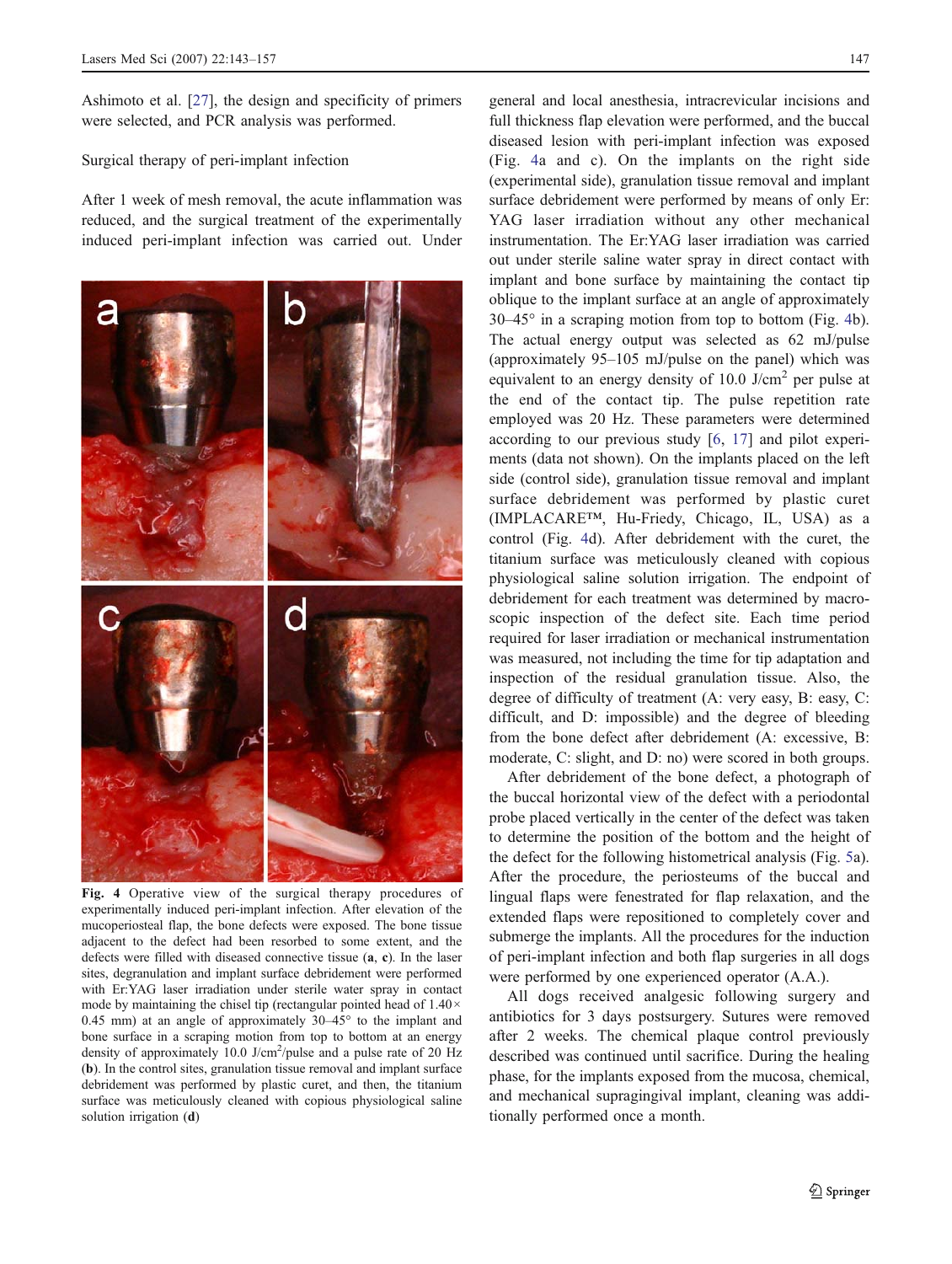<span id="page-5-0"></span>

Fig. 5 Schematic photograph and illustration showing the landmarks used for histometrical evaluation. Photograph of the buccal horizontal view of the defect with a periodontal probe placed vertically in the center of the defect to determine the distance between the implant shoulder to the bottom of the defect (IS-BBD). The distances between the most coronal part of both the mesial  $(X<sub>1</sub>)$  and distal  $(X<sub>2</sub>)$  buccal alveolar crest of the bone defect and the bottom of the defect were measured, and the mean of both distances was determined and designated as the height of the bone defect (HBD) (a). Schematic

## Histological processing

Twenty-four weeks after surgery, the animals were sacrificed with an overdose of sodium thiopental. Following the perfusion fixation of the head and neck with 10% buffered formalin, the mandibles were removed and block sections of each implant site on the experimental and control sites were dissected with the surrounding soft and hard tissues. The block sections were soaked in the same formalin solution and fixed in 70% ethanol, dehydrated in serial concentrations of ethanol, defatted in acetone, cleared with monomer, and then embedded in methyl methacrylate resin. After 3 weeks of polymerization at 35°C, the resin blocks were trimmed and cut. From each implant site, the middle portion of the implant and defect was precisely determined using X-ray analysis, and one central buccolingual section parallel to the long axis of the implant was carefully prepared with a micro-cutting machine (BS-3000, EXAKT®, Norderstedt, Germany) and was reduced to a thickness of about 20–25 μm and polished using a microgriding machine (MG-400, EXAKT®, Norderstedt, Germany). The histological section was then stained in

drawing of the histometrical measurements analyzed in the buccolingual histological sections. After determining BBD, the area of newly formed bone (NBA), the percent of new bone height (NBH) to HBD  $(\frac{\%}{\%}NBH)$ , and the percent of new bone-to-implant contact (NBIC) to total length of implant surface within the original bone defect (LIS) (%NBIC) were measured and calculated for each histological section (b). IS Implant shoulder, BBD bottom of the bone defect, CBD coronal level of bone defect, CNB Coronal level of newly formed bone

Villanueva Goldner stain and used for histological and histometrical analysis.

Histological and histometrical examinations

All histological sections were analyzed under a microscope (Eclipse E800, Nikon Inc., Tokyo, Japan) equipped with a computerized image system (Image-pro Plus™, Media Cybernectics, L.P., Silver Spring, MD, USA).

Before analysis, the distance (mm) of the implant shoulder to the bottom of the defect was measured using the clinical photographs which had been taken immediately after defect debridement (Fig. 5a). This distance was applied to determine the bottom of the bone defect after debridement (BBD), and consequently, the area of the bone defect in the histological sections in each implant for further histometric analysis. Also, the distances between the most coronal part of both the mesial  $(X_1)$  and distal  $(X_2)$  buccal alveolar crest of the bone defect and the bottom of the defect were measured in the photographs by a blinded examiner and the mean value of the both distances calculated. This mean value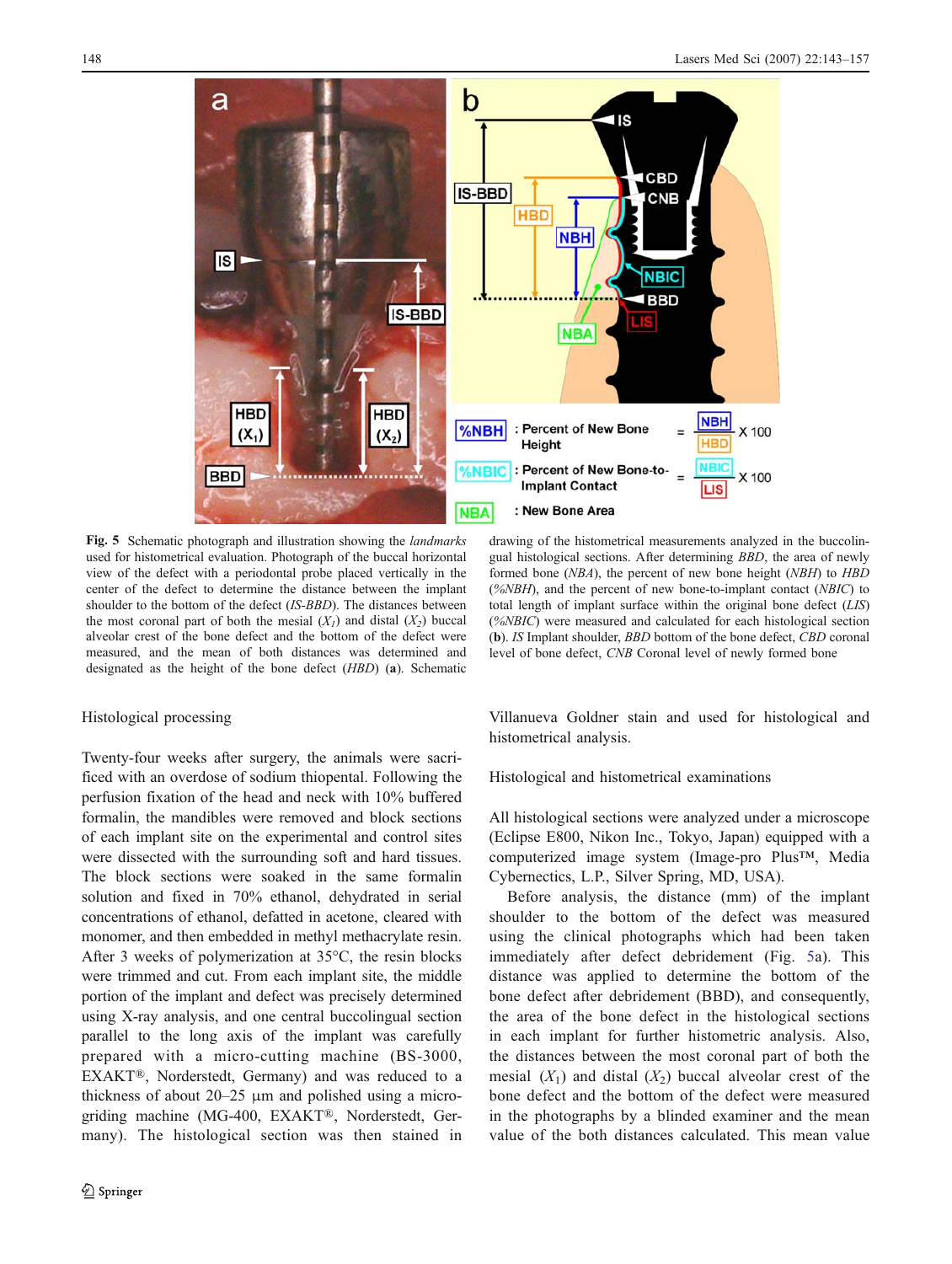represented the height of each original bone defect (HBD), and thereby, the position of coronal level of bone defect (CBD) was determined in each section. These BBD and CBD positions were used in further histometrical analysis. Then, the following landmarks were also identified in the histological sections: implant shoulder (IS); BBD; CBD; coronal level of newly formed bone originating from the old bone at the BBD (CNB).

For histometrical analysis, the following parameters were measured and calculated: new bone height (NBH), the distance between BBD and CNB; percent of NBH to HBD (%NBH); total length of implant surface within the original bone defect (LIS), the length of the threaded implant surface between BBD and CBD; total length of new bone-to-implant contact (NBIC), the length of the newly formed bone contacting the implant surface between BBD and CBD; percent of NBIC to LIS (%NBIC); new bone fill area (NBA), area of newly formed alveolar bone between BBD and CBD (Fig. [5b](#page-5-0)).

#### Statistical analysis

The mean value of the measurements of the two implants from the same group in each dog were calculated and used as a representative value of each animal. The mean and standard deviation for each histometric parameter were calculated for the laser and control groups. Differences between the groups were analyzed using Student *t*-test for paired observation  $(n=4)$ . A *p*-value less than 0.05 was considered to indicate statistical significance.

# **Results**

### Bacterial detection

The bacterial detection by PCR revealed the presence of P. gingivalis and T. forsythia in the subgingival plaque sample after induction of peri-implant infection. However, T.



Fig. 6 Bacterial detection by polymerase chain reaction (PCR) analysis. The subgingival plaque was taken from the contaminated silk ligatures on the metal mesh after its removal from peri-implant pocket to examine the infection of five major periodontal pathogens. Electrophoresis results of PCR amplification (36 circles). The numbers of base pairs are shown for each specific bacterium. The DNA band shows the detection of P. gingivalis and T. forsythia

denticola, A. actinomycetemcomitans, and P. intermedia were not detected (Fig. 6).

Clinical observations and treatment time

Before surgical treatment of the peri-implant infection, signs of gingival inflammation with bleeding on probing and pocket depth of approximately 5 mm were observed on the buccal site of the implant, which coincided with the mesiodistal center of the bone defect in all implants. After flap reflection, it was observed that the bone around the implant, adjacent to the defect, was resorbed to some extent, and all the bone defects were filled with diseased granulation tissue. Er:YAG laser irradiation achieved easily and effectively granulation tissue removal and implant surface debridement, while with plastic curet instrumentation, it was more difficult to perform the debridement compared to laser treatment (Table [1](#page-7-0)). In particular, the narrow space at the border between the bone and implant, and the implant surface between the threads, were more easily debrided by laser irradiation than plastic curet instrumentation. After laser treatment, no visible thermal damage such as carbonization was observed on the lasertreated bone or titanium implant surfaces, and more bleeding was noted from the treated bone defect compared to the curet-treated sites (Fig. [7b](#page-7-0) and d). Also, no mechanical damage such as scratches was visible on either the laser-treated or the curet-treated titanium surfaces (Fig. [7](#page-7-0)a and c).

With respect to the treatment time for debridement, the time of laser irradiation was  $101.7 \pm 23.0$  s and that of mechanical instrumentation was  $215.7\pm70.4$  s (mean  $\pm$  SD,  $n=8$ ). The laser therapy was significantly faster compared to the mechanical therapy  $(p=0.004)$  (Fig. [8](#page-7-0)).

During the healing phase, uneventful healing was observed for all of the laser and curet sites. Although 10 of 16 implant heads, 5 implants in the laser site and 5 implants in control site, were exposed during the course of wound healing, no visible adverse reactions such as swelling or suppuration occurred throughout the observation period.

### Clinical measurements

Immediately after granulation tissue removal and implant surface debridement, the distance between the implant shoulder to the bottom of the defect (IS-BBD) was determined for all implants. The mean value calculated was  $7.33\pm0.40$  mm (mean  $\pm$  SD,  $n=8$ ) in the implants of the laser group and  $7.14\pm0.25$  mm (mean  $\pm$  SD,  $n=8$ ) in the control group. Also, the buccolingual thickness of the bone of the center at the bottom of the defect (TBBD) was determined. The mean value calculated was  $1.44 \pm 0.37$  mm (mean  $\pm$  SD,  $n=8$ ) in the laser group and 1.44 $\pm$ 0.40 mm in the control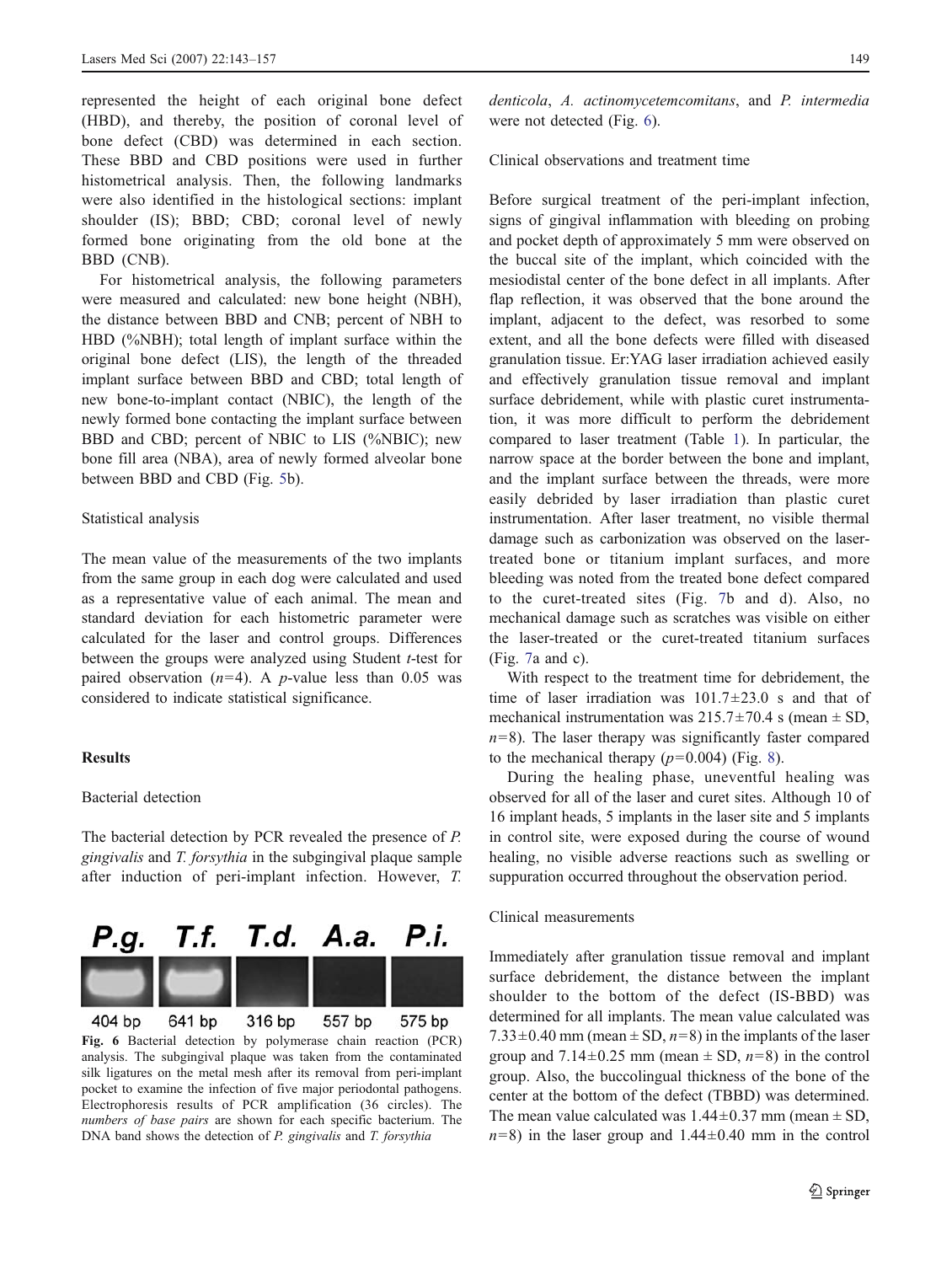| Dog no. | Degree of difficulty |    |       |    | Degree of bleeding |    |       |    |
|---------|----------------------|----|-------|----|--------------------|----|-------|----|
|         | Laser                |    | Curet |    | Laser              |    | Curet |    |
|         | MI                   | DI | MI    | DI | МI                 | DI | MI    | DI |
|         | в                    | А  |       |    | B                  | B  |       | D  |
| 2       | в                    | В  |       |    | B                  | В  |       | С  |
| 3       | B                    | B  |       | B  | B                  | C  |       | D  |
| 4       | А                    | А  |       |    |                    | В  |       | С  |

<span id="page-7-0"></span>Table 1 Degree of difficulty of debridement for peri-implant bone defect and its implant surface and degree of bleeding from the bone defect after debridement

Degree of difficulty; A Very easy, B easy, C difficult, D impossible. Degree of bleeding; A Excessive, B moderate, C slight, and D no. MI Mesial implant, DI distal implant



Fig. 7 Buccal view of the defects immediately after degranulation and implant surface debridement using an Er:YAG laser (a) or a plastic curet (c). Effective and safe granulation tissue removal and implant surface debridement with no macroscopically visible thermal damage were observed following Er:YAG laser irradiation of the implant surface and bone. Also, no visible mechanical injury was observed in the implants or bone treated by either of the procedures. The bleeding originating from the defect was removed to take the photograph. After debridement, a moderate amount of bleeding was generally observed from the bone defect in the laser-treated sites (b), different from the curet-treated sites, where generally no or substantially less bleeding was observed (d)

group. No statistical differences were observed in both parameters for either the position or dimension of bone defects after debridement (IS-BBD:  $p=0.29$ , BBDT:  $p>0.99$ ).

#### Histological observations

All of the histological sections in the four animals were subjected to light microscopy. Two pairs of implants, one pair from dog no. 1 and another pair from dog no. 4, were excluded due to the mal-location of the mandibular nerve exposed at the bottom of the original bone defect, which interfered with new bone formation. Six pairs of implants in four dogs were subjected to histological analysis.

Three representative histological sections of each treatment group are shown in Fig. [9](#page-8-0). Both the laser and control groups exhibited significant repair by new bone formation which was osseointegrated to the implant surface. The newly formed bone exhibited features of woven and lamellar bone, characterized by a trabecular pattern and marrow spaces with fibrovascular tissue. Although no structural differences of newly formed bone tissue were noted between the laser and control sites, the newly formed bone-to-implant contact displayed a more favorable condition with a longer distance of coronal extension from the



Fig. 8 Comparison of the time required for degranulation and implant surface debridement between the Er:YAG laser irradiation and plastic curet instrumentation. Data were expressed as the means  $\pm$  SD (\* $p$ <0.05; Student *t*-test for paired observation  $n=8$ )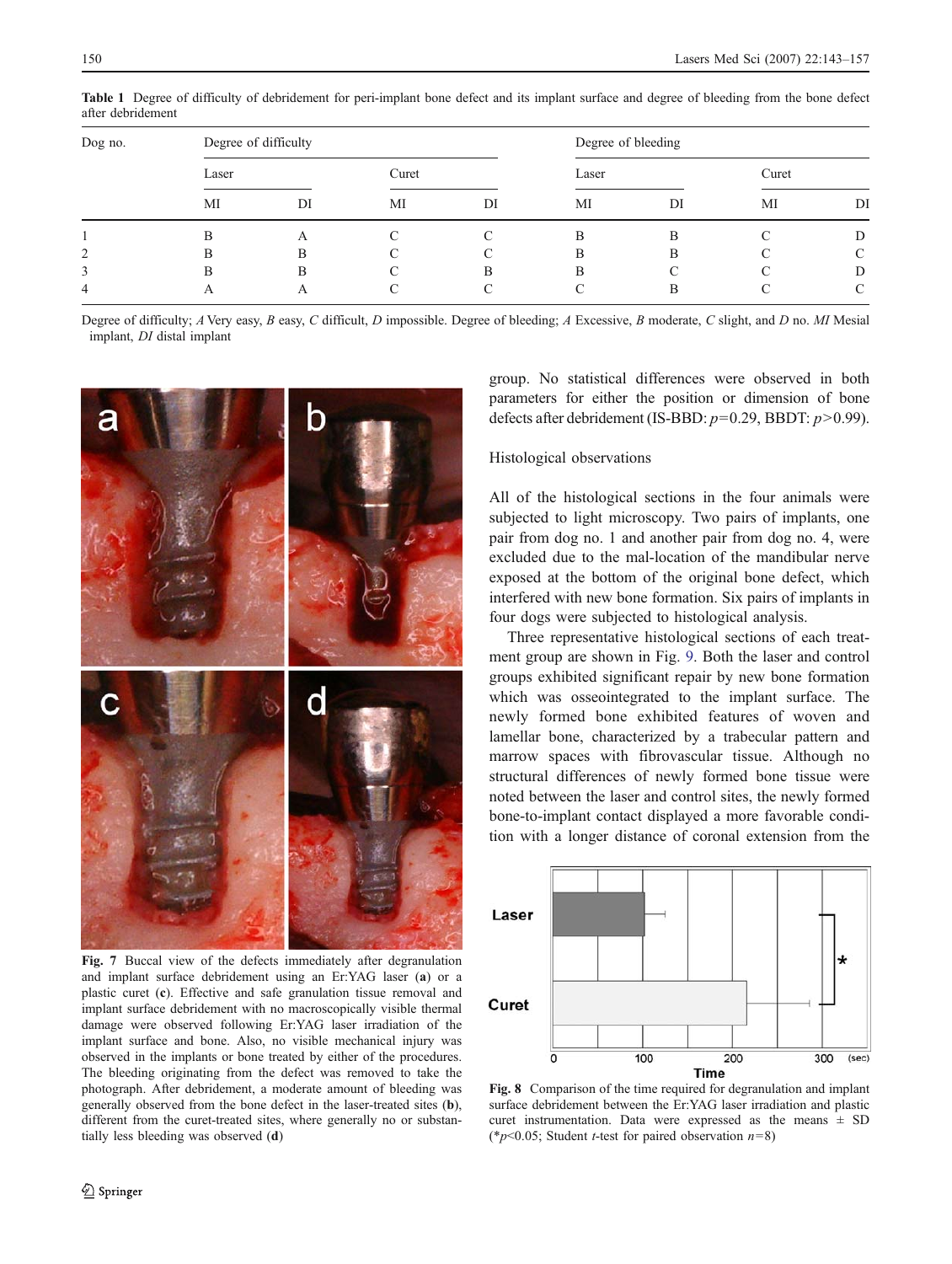<span id="page-8-0"></span>

Fig. 9 Histological photomicrographs of the buccolingual non-decalcified sections parallel to the long axis of the implant in the center of the dehiscence defect at 24 weeks following degranulation and implant surface debridement in surgical therapy of peri-implant infection using an Er:YAG laser or a plastic curet. a, d Histological sections showing the highest new bone formation in the laser and control groups, respectively. b, e and c, f Two representative and typical paired sections of laser and control sites. In both the laser and plastic curet

bottom in the laser sites than in the control sites. In the laser sites, five cases out of six had coronal new bone extension along the implant surface, which reached over half of original bone defect height, while in control sites, only two cases exhibited coronal extension. Regarding the implant surface, no major surface change of the original irregular microstructure was observed for both treatments under higher magnification and an intimate newly formed bone contact to the lased implant surface was observed (Fig. [10](#page-9-0)). Also in the laser group, no major thermal damage to the bone was observed without the presence of the affected layer on the bone which is usually produced immediately after laser irradiation. The interface between the original and newly formed bone following treatment was not always clearly detected due to the normal bone modeling and remodeling which takes place during the 6 months of healing process. However, in certain specimens, the original

sites, some degree of new bone formation with no structural differences was noted in the defect area. In the laser group, the newly formed bone (NB) was more coronally extended along and in direct contact to the implant surface from the bottom of the bone defect (BBD) than the control. In the control group, only a small amount of new bone formation was in direct contact with the treated implant surface. (Villanueva Golder stain; bar=500 μm; original magnification ×30.) CBD Coronal level of bone defect

bottom position determined actually coincided with the distinguishable histological feature of the border between the old and new bone. In dog no. 1, in both the laser and curet treated-sites, isolated newly formed bone was present in direct contact with the treated implant surface but not connected with the bone from BBD, resulting in a low NBH.

### Histometrical analysis

The mean height of original bone defect (HBD) judging from the clinical photographs and the mean length of implant surface within the original bone defect (LIS) measured in the histological sections were  $3.91 \pm 0.48$  and  $4.76\pm0.57$  mm (mean  $\pm$  SD,  $n=6$ ) in the laser group and  $3.78\pm0.33$  and  $4.57\pm0.46$  mm in the control group, respectively. No statistically significant differences were observed between the groups for HBD  $(p=0.62)$  and LIS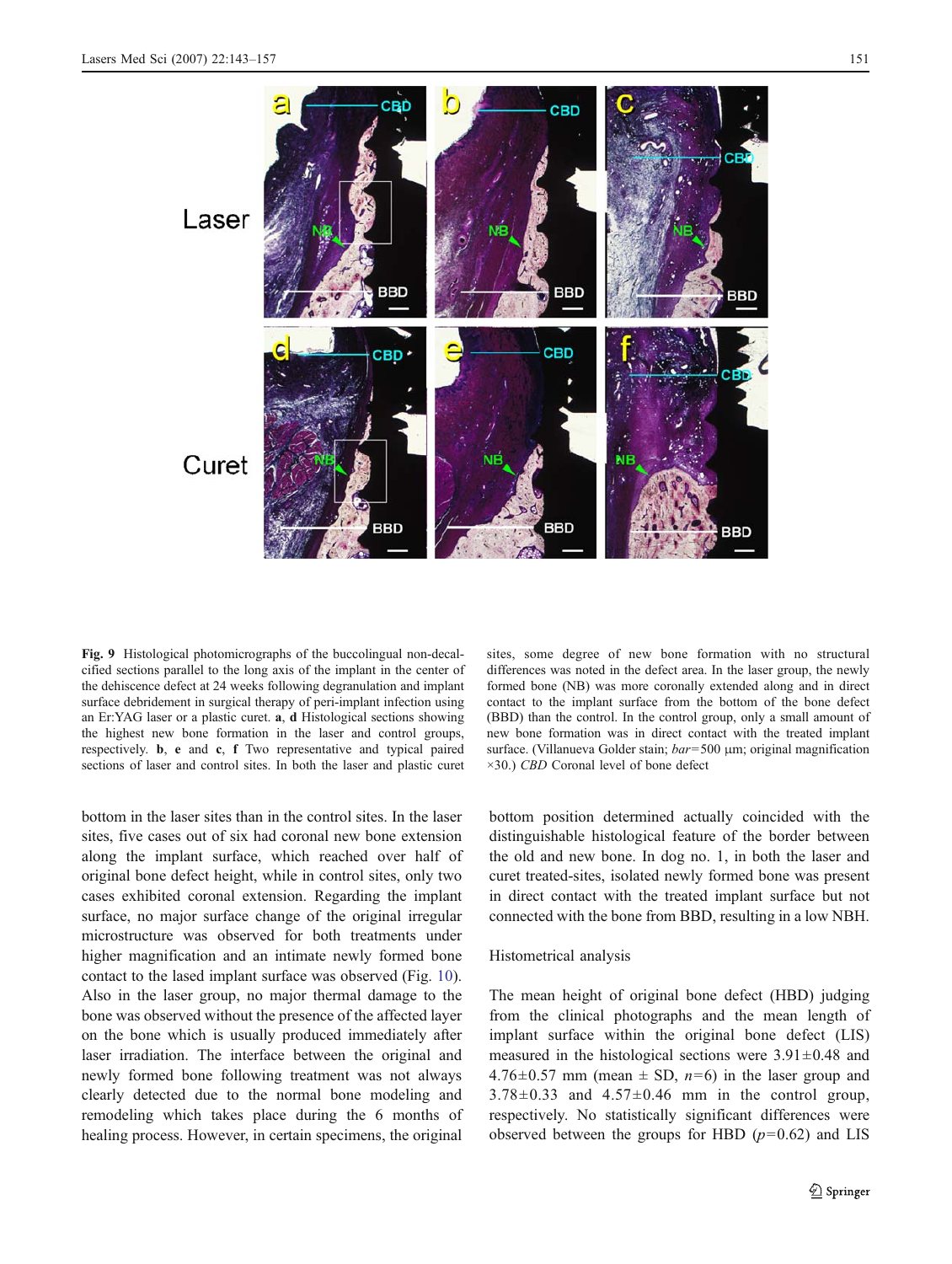<span id="page-9-0"></span>

Fig. 10 Higher magnification of the area within the squares in Fig. [8](#page-7-0)a (a), [8d](#page-7-0) (b), and the area of bone contacting the intact implant surface (c). Note that direct contact was established between the newly formed bone and the treated implant surface in both the laser (a) and control (b) groups, similarly to the intact implant surface that shows a normal

and usual osseointegration (c). The Er:YAG laser-treated implant surface did not inhibit the attachment and formation of new bone to its surface. (Villanueva Golder stain; bar=200 μm; original magnifica $tion \times 100$ 

 $(p=0.45)$ , showing that defects of both groups after debridement had similar dimensions. Regarding the histometrical analysis in two dogs (nos. 2 and 3), the mean of two implants in each group were used as a representative data for each dog, and consequently, four data points from four dogs were analyzed.

The mean percentage of new bone height (NBH) and new bone-to-implant contact (NBIC) were  $61.8 \pm 32.7$  and  $69.7 \pm$ 15.2% (mean  $\pm$  SD, *n*=4) in the laser group and 35.1 $\pm$ 15.1 and  $39.4 \pm 11.7\%$  in the control group, respectively. A greater tendency of both NBH and NBIC were observed in the laser group, although the differences between groups did not reach the statistically significant level in either parameter (NBH  $p=0.11$ , NBIC  $p=0.08$ ). The mean area of new bone (NBA) within the defect was  $1.21 \pm 0.15$  mm<sup>2</sup> (mean  $\pm$  SD, n=4) in the laser group and 1.02 $\pm$ 0.72 mm<sup>2</sup> in the control group (Fig. 11). A similar amount of new bone formation was achieved by both treatments ( $p=0.56$ ). The

Fig. 11 Comparison of histometric analysis between the laser and control groups: new bone height (NBH), new boneto-implant contact (NBIC), and new bone area (NBA). In NBH and NBIC, the measurement data obtained in millimeters were converted to a percentage relative to the height and length of implant surface of the bone defect following debridement. The data of NBA is shown in square millimeters. The thick line shows the mean in each graph (Student t-test for paired observation  $n=4$ )

values of each evaluated parameter in each dog are

#### Discussion

presented in Table [2](#page-10-0).

The elimination of the inflammatory lesion, the arrest of the disease progression, and the maintenance of the function with healthy peri-implant tissues are the primary goals in the treatment of peri-implantitis. To achieve the desired outcome, the removal of etiologic factors such as adherent plaque, bacterial deposits, and infected connective tissue within intrabony defects around the implants have all been cited as essential. However, conventional mechanical instruments such as steel curets or ultrasonic scalers are not completely suitable for granulation tissue removal and implant surface debridement because they readily damage the implant titanium surfaces [[28\]](#page-13-0), and thus, may interfere with the process of bone healing. Therefore, the implant

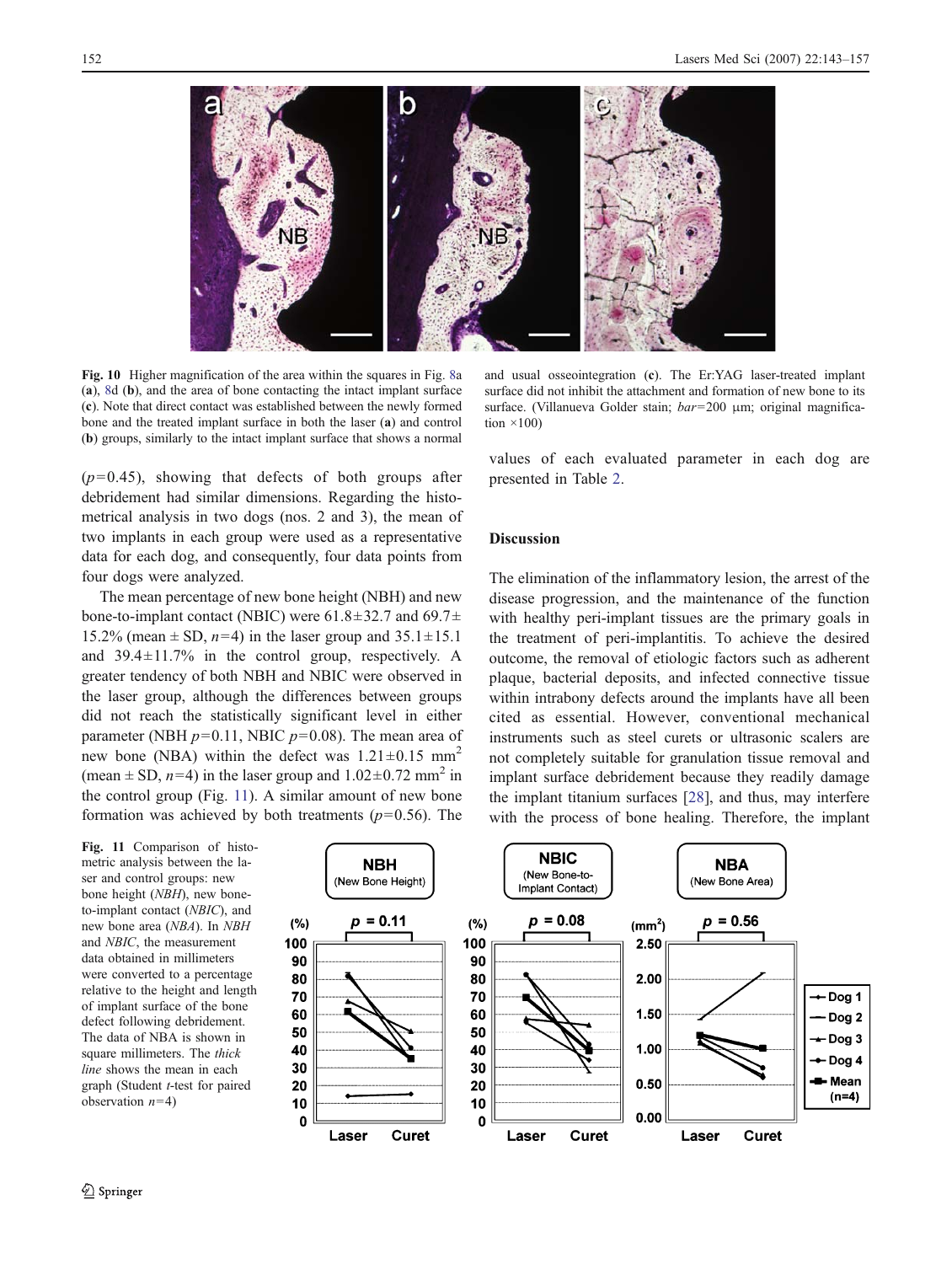<span id="page-10-0"></span>

| Dog No.        | Percent NBH $(\% )$ |                 | Percent NBIC $(\% )$ |                 | $NBA$ (mm <sup>2</sup> ) |                 |
|----------------|---------------------|-----------------|----------------------|-----------------|--------------------------|-----------------|
|                | Laser               | Curet           | Laser                | Curet           | Laser                    | Curet           |
|                | 13.9                | 15.1            | 55.5                 | 34.0            | 1.11                     | 0.60            |
| $\overline{c}$ | 83.8                | 33.4            | 83.1                 | 26.8            | 1.43                     | 2.09            |
| 3              | 67.7                | 50.8            | 57.6                 | 53.9            | 1.10                     | 0.65            |
| 4              | 81.8                | 41.1            | 82.6                 | 42.9            | 1.18                     | 0.74            |
| Mean $\pm$ SD  | $61.8 \pm 32.7$     | $35.1 \pm 15.1$ | $69.7 \pm 15.2$      | $39.4 \pm 11.7$ | $1.21 \pm 0.15$          | $1.02 \pm 0.72$ |

debridement is usually performed by mechanical means such as plastic curets and carbon fiber curets  $[12-14, 29, 12]$  $[12-14, 29, 12]$  $[12-14, 29, 12]$  $[12-14, 29, 12]$  $[12-14, 29, 12]$  $[12-14, 29, 12]$ [30](#page-13-0)]. However, these methods are apparently ineffective for complete debridement of the bone defect and the contaminated implant surface [[30](#page-13-0)–[33\]](#page-13-0), and also, the mechanical debridement is not easy and is time-consuming. Furthermore, recently, implants with microstructured surface have been clinically employed, as the rough surface improves anchorage force to alveolar bone [[34\]](#page-14-0). Accordingly, in the case of peri-implantitis, complete removal of contaminants such as bacteria and their products, and soft tissue cells from the rough surface, has become much more difficult with mechanical debridement [[30,](#page-13-0) [32](#page-13-0), [33\]](#page-13-0), and the remaining plaque biofilm might interfere with the healing of the peri-implant tissues. Therefore, the use of adjunctive chemical agents such as irrigation or polishing with local disinfectants and local or systemic antibiotic therapy have been performed with considerable success following mechanical procedure in the clinic [[12,](#page-13-0) [14,](#page-13-0) [35](#page-14-0)], although the emergence of bacterial resistance to antibiotics owing to frequent doses of antibiotics is a matter of concern. There is significant interest in the development of an alternative antimicrobial treatment modality.

Recently, a great deal of attention has been focused on novel therapeutic methods using lasers. Lasers have been applied as an adjunctive or alternative treatment in periimplant therapy and are expected to resolve the difficulties and problems of the conventional mechanical treatment. Among the lasers applied in dentistry, the Er:YAG laser is considered to possess excellent properties for both degranulation and implant surface decontamination in the treatment of peri-implantitis. Clinical studies have already reported that the application of the Er:YAG laser for nonsurgical treatment of peri-implantitis led to significant clinical improvements 6 months after therapy [\[12](#page-13-0), [13](#page-13-0)]. Regarding histological examination, only one study has reported that the Er:YAG laser surgery seems to be more suitable to promote re-osseointegration than plastic curet instrumentation followed by subgingival application of an antibiotic agent for the treatment of peri-implantitis in a circumferential crater-like bone defect [\[14\]](#page-13-0). However, further histological studies using different models of peri-

implantitis and different irradiation parameters are necessary to minutely elucidate the various effects of the Er:YAG laser. Also, a direct comparison of implant debridement effectiveness between the Er:YAG laser and mechanical treatment alone is required. Therefore, in the present study, localized peri-implant infection with a buccal dehiscencetype bone defect was experimentally prepared, and Er:YAG laser treatment was performed.

# Experimental induction of peri-implant infection

The commonly utilized animal model of experimental periimplantitis has been the ligature-induced peri-implantitis previously described by Lindhe et al. [\[36](#page-14-0)]. In this model, cotton ligatures are placed in a submarginal position around the neck of the implants, allowing submarginal plaque accumulation and subsequent loss of supporting bone, resulting in the production of a circumferential-type bone defect. This model of peri-implantitis is easily produced, but it is difficult to obtain a sufficient vertical dimension for bone regeneration on the treated implant surface without the employment of regenerative procedures. In the present study, an original, unique model of experimental localized peri-implant infection with relatively the same dimensions of bone defect were prepared, which was induced by placement of stainless steel mesh sheet with a silk ligature for an accumulation of supra and subgingival plaque in surgically created buccal dehiscence-type bone defect around an implant, resulting in the formation of submarginal bacterial deposits and diseased granulation tissues. Although this model required many steps and a long period for preparation, the bone defect obtained was simple, unified, and suitable to induce sufficient vertical dimension of new bone formation. In the circumferential-type bone defects, the vertical new bone formation is limited, and usually, the presence of a dense connective tissue is observed between the newly formed bone to the treatedimplant surface, making the evaluation of the biocompatibility of the treated-implant surface difficult. In contrast, the model applied in the present study was advantageous to evaluate the biocompatibility of the lased-treated implant surface on the formation of the newly formed bone, as in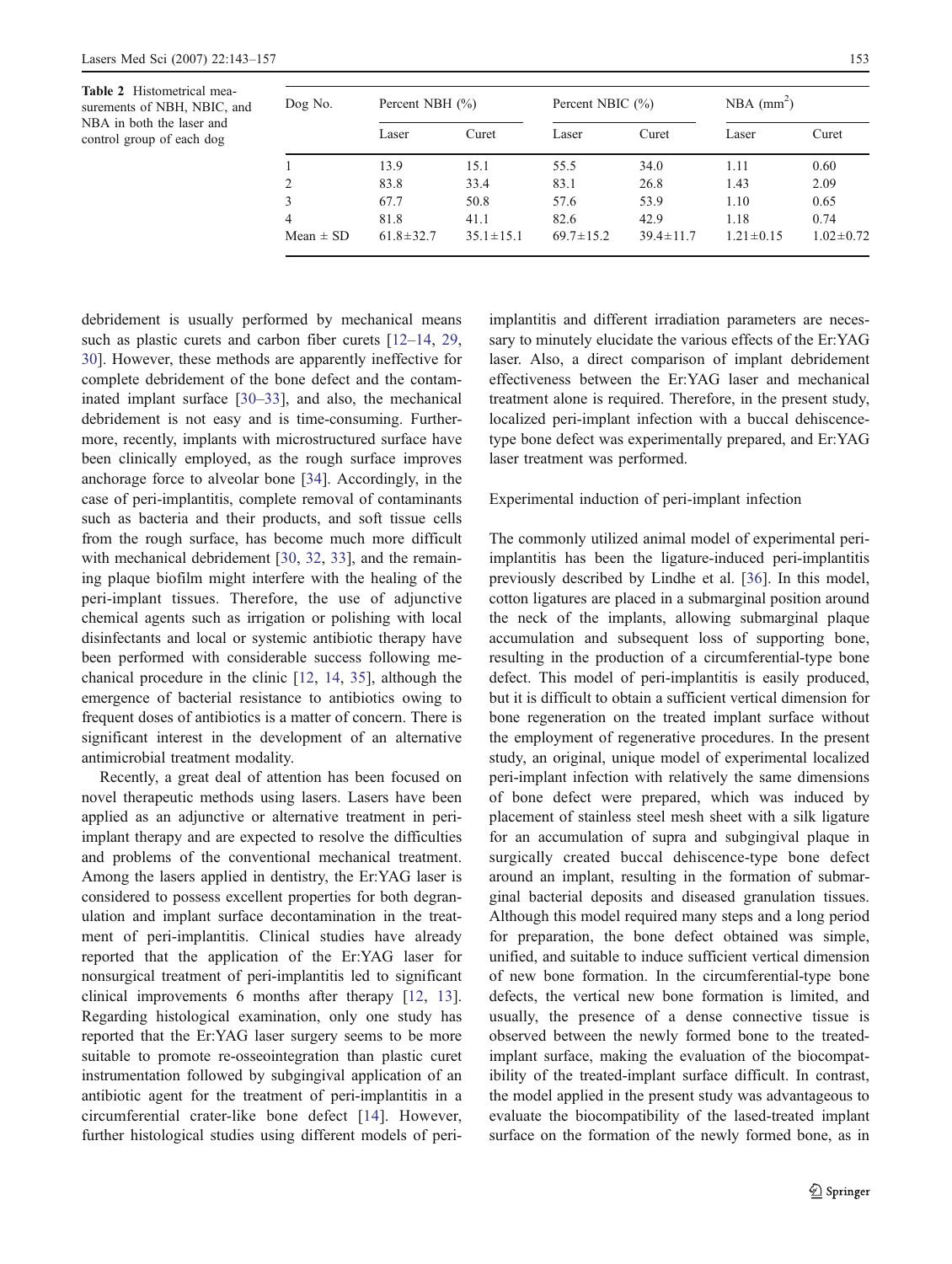this dehiscence-type bone defect, a sufficient vertical bone gain with an intimate contact to implant surface is expected without the application of regenerative therapy procedures [\[37](#page-14-0)]. However, it should be pointed out that in this model, the exposed implant surface in the dehiscence bone defect was not previously osseointegrated, and consequently, the osseointegration after treatment does not precisely show the "re-osseointegration" process per se. Also, animals with bucco-lingual thick mandible should be employed to prevent the interference of new bone formation by the mandibular nerve in this model.

Regarding the microbial infection, the bacterial detection by PCR analysis of the submarginal dental plaque revealed the infection of peri-implant pocket by periodontopathic bacteria such as P. gingivalis and T. forsythia which are major bacteria associated with periodontitis and peri-implantitis in human [\[7](#page-13-0), [8](#page-13-0)]. Therefore, it was confirmed that the peri-implant infection prepared in the present study was microbiologically similar to the peri-implant infection in humans.

# Granulation tissue removal and implant surface debridement

Thorough degranulation is important in the treatment of periodontal and peri-implant bone defects, as the residual diseased granulation tissue, which contains pathogenic bacteria [\[38](#page-14-0)] and substantially increased levels of inflammatory cytokines and mediators [[39\]](#page-14-0), could negatively affect new bone formation. Regarding the ability of lasers for degranulation, Williams et al. [\[40](#page-14-0)] reported an efficient ablation of periodontal granulation tissue with a carbon dioxide  $(CO<sub>2</sub>)$  laser in dogs. However, the study demonstrated that the  $CO<sub>2</sub>$  laser produced carbonization on the bone surface. In contrast, Mizutani at al. [\[6](#page-13-0)] demonstrated an effective granulation tissue removal by Er:YAG laser in a furcation bone defect of experimentally induced periodontitis in dogs, without causing major thermal damage to the bone and root surfaces. Clinically, Schwarz et al. [\[41](#page-14-0)], and Sculean et al. [[42\]](#page-14-0) have already demonstrated effective granulation tissue removal from periodontal bone defects using an Er:YAG laser during periodontal flap surgery and significant clinical improvement 6 months postsurgery. Thus, the effectiveness of this laser for degranulation in periodontal therapy has already been shown, and therefore, an effective removal of granulation tissue in peri-implant bone defects was expected.

In the present study, the Er:YAG laser irradiation, achieved safe, effective, and thorough granulation tissue removal and implant surface debridement without any macroscopically visible thermal damage such as carbonization or melting on the laser-treated bone and implant surfaces. Regarding the time required for treatment, the Er:

YAG laser treatment was shown faster than conventional hand instrumentation using a curet, as the chisel-type tip utilized was well adapted to the buccal dehiscence bone defect and could easily ablate the granulation tissue which clung to the bone surface. Although the conditions of present animal study may not be directly applied to the clinical situation, the present histological findings suggest that the Er:YAG laser is a promising tool for degranulation and implant surface debridement.

#### Effect of Er:YAG laser on titanium implant

In the present study, the histological sections revealed the intimate contact of the newly formed bone to the Er:YAG laser-treated implant surface. The majority of implants treated with Er:YAG laser exhibited greater NBIC and favorable bone healing than those treated by the curet. The findings may be partly attributed to the superior decontamination and detoxification effect of the Er:YAG laser, unlike the plastic curet treatment that does not evidently achieve complete implant surface decontamination [\[32](#page-13-0), [33\]](#page-13-0).

Some types of lasers are unsuitable for implant surface treatment, as morphological changes such as cracks, melting, and crater formation of the titanium surface have been observed following neodymium-doped:YAG (Nd: YAG) and holmium-doped: YAG laser irradiation [\[43](#page-14-0)]. With the  $CO<sub>2</sub>$  laser, no morphological changes on the implant surface were reported following the irradiation, and this laser is commonly applied for decontamination of implant surfaces [\[44](#page-14-0)]. However, there is a risk associated with the high temperature elevation of the titanium implant surface and adjacent bone tissue during  $CO<sub>2</sub>$  laser irradiation [\[45](#page-14-0), [46](#page-14-0)]. In the present study, no macroscopically visible thermal or mechanical damage was observed on the implant surface following Er:YAG laser irradiation at 10 J/cm<sup>2</sup> per pulse and 20 Hz with water spray. Matsuyama et al. [\[17](#page-13-0)] reported that Er:YAG laser irradiation did not cause any visible surface changes of titanium under 50 mJ/pulse (energy density  $17.7 \text{ J/cm}^2$ ) with the use of water spray in near contact mode. Furthermore, Schwarz et al. [[47](#page-14-0)] demonstrated that no alterations were detectable in any of the investigated microstructural surface patterns of implants irradiated at energy densities of  $12.7$  J/cm<sup>2</sup> and 10 Hz with water cooling. Thus, the Er:YAG laser may be accepted for implant surface debridement within a suitable energy level range. Recently, higher pulse repetition rates have become available, and this might increase the risk of thermal damage of the titanium implant surface. However, in the present study, which employed a higher pulse rate of 20 Hz, the Er:YAG laser-treated implant surface did not clinically interfere with the healing and attachment of the newly formed bone to the laser-treated implant surface.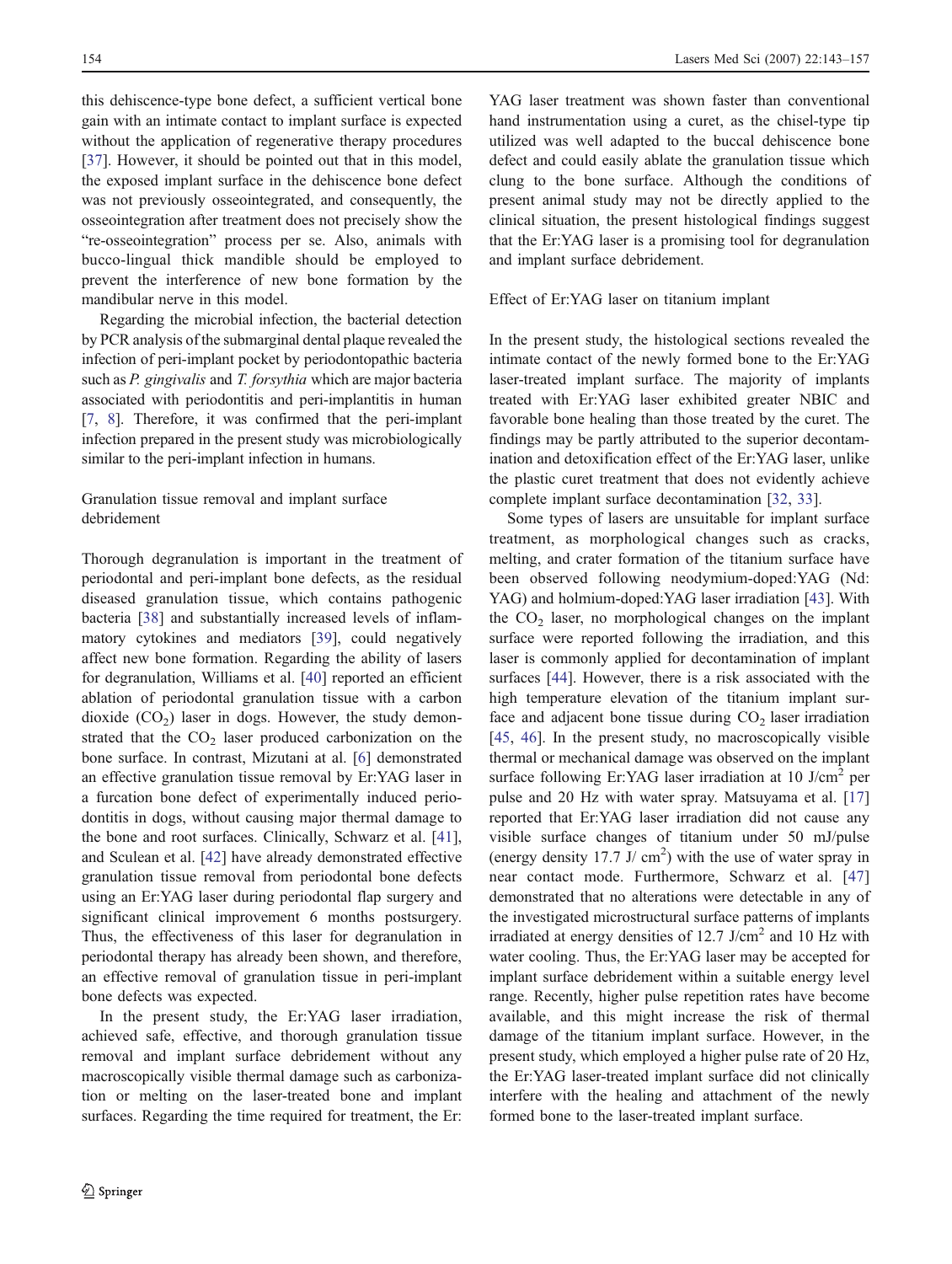#### New bone formation after treatment

Under the conditions of this study, the Er:YAG laser did not elicit any adverse effects on the healing of bone. The affected layer, which is a thin layer with thermal and structural changes and is usually produced on irradiated hard tissues by Er:YAG laser ablation [\[3](#page-13-0), [48](#page-14-0)–[50](#page-14-0)], was not detected on the interface between the old and newly formed bone. This finding is in accordance with our previous study [\[6\]](#page-13-0), which demonstrated that this affected layer was scarcely detectable on the irradiated bone tissue following 12 weeks of healing after periodontal surgery using an Er: YAG laser. It is considered that the affected layer was resorbed by bone remodeling during the healing phase.

Regarding new bone formation, significant amounts of newly formed bone of various degrees were observed in both the laser and curet sites after 24 weeks of healing. The mean value of NBA was similar in both groups. However, the pattern of new bone formation seemed different between the laser and curet sites. The newly formed bone in the laser sites was more coronally extended in direct contact along the implant surface than that in the curet sites, and therefore, the laser group showed greater mean values for both NBH and NBIC than the control group.

Regarding the promotion of new bone formation, it has been reported that the  $CO<sub>2</sub>$  laser possess an ability to enhance bone regeneration when utilized for decontamination of implants in the treatment of experimentally induced peri-implantitis [[16\]](#page-13-0). Similar to our previous study [[6\]](#page-13-0) which showed greater new bone formation in the Er:YAG laser-treated sites than curet-treated sites after surgical treatment of periodontitis, the following positive effects could be considered as reasons for greater NBH and greater NBIC: thorough granulation tissue removal with high decontamination of both bone and implant surfaces [[6,](#page-13-0) [15](#page-13-0)], more pronounced bleeding originating from the bone defect following debridement, the microstructural topography of bone tissue following laser irradiation which is advantageous for blood clot retention [[51](#page-14-0)], and the suggested biostimulatory effect promoting new bone formation [[52,](#page-14-0) [53\]](#page-14-0). In addition, the specific characteristics of the titanium surface also seem to be decisive for the healing of the bone. The level of NBIC is reported to be significantly increased by implant surface roughness [[11,](#page-13-0) [54](#page-14-0)], and Er:YAG laser is capable of performing detoxification and decontamination of the SLA implant surface [[15,](#page-13-0) [55](#page-14-0)]. In the present study, the Er:YAG laser treatment induced more bleeding, which may be due to the low thermal effect of the Er:YAG laser and the slightly porous bone surface without a smear layer treated by Er:YAG. Bleeding from bone marrow has been previously demonstrated to promote new bone formation [[56](#page-14-0)]. In this context,

in the laser site, more pronounced bleeding from the bone marrow immediately after treatment, in conjunction with the shape of bone defect employed which was advantageous for the blood clot formation after bleeding, resulted in increased blood clot formation, and the Er:YAG lasertreated SLA implant surface might have provided beneficial conditions for cell attachment and the retention and stability of the blood clot that forms in the bone defect.

Schwarz et al. [[14](#page-13-0)] reported that no statistically significant differences of bone regeneration were observed between the experimentally induced peri-implantitis sites in dogs treated by Er:YAG laser irradiation alone and the plastic curet in conjunction with application of metranidazole gel 25%. However, both NBIC and NBH in their study did exhibited higher mean values in the laser-treated group than the mechanically treated group. Therefore, considering the results of the present study in combination with those of their study, Er:YAG laser seems to possess a higher decontamination effect and to induce more osseointegration than conventional mechanical instrumentation [[14\]](#page-13-0).

In the present study, the difference in the histological results between the two treatments was not statistically significant, which may be due to the biological variability of the animals in association with the small sample size. It should be pointed out that in the present study, the number of experimental animals used was limited and further studies with larger sample size are necessary. However, nevertheless, the greater tendency of NBH and NBIC in the laser group than the curet group demonstrates that the Er:YAG laser has promise as a tool in the surgical treatment of peri-implantitis. Further investigations should be also carried out to minutely examine the effect of Er:YAG laser therapy in combination with regenerative procedures in the treatment of peri-implantitis.

# Conclusion

Under the conditions of the present study, it may be concluded that the Er:YAG laser can be safely and effectively utilized for degranulation and implant surface debridement in the surgical treatment of peri-implant infection. Based on the histological results, both treatments showed significant new bone formation on the treated implant surface. Noticeably, the laser-treated group showed a favorable tendency to produce greater new bone height and new bone-to-implant contact than the curet-treated surface, although the difference was not statistically significant. The energy parameters applied in this laser study did not result in any deleterious thermal damage to the bone or the implant surfaces. Treatment of peri-implantitis by Er:YAG laser irradiation holds promise and seems to be more effective than mechanical treatment alone.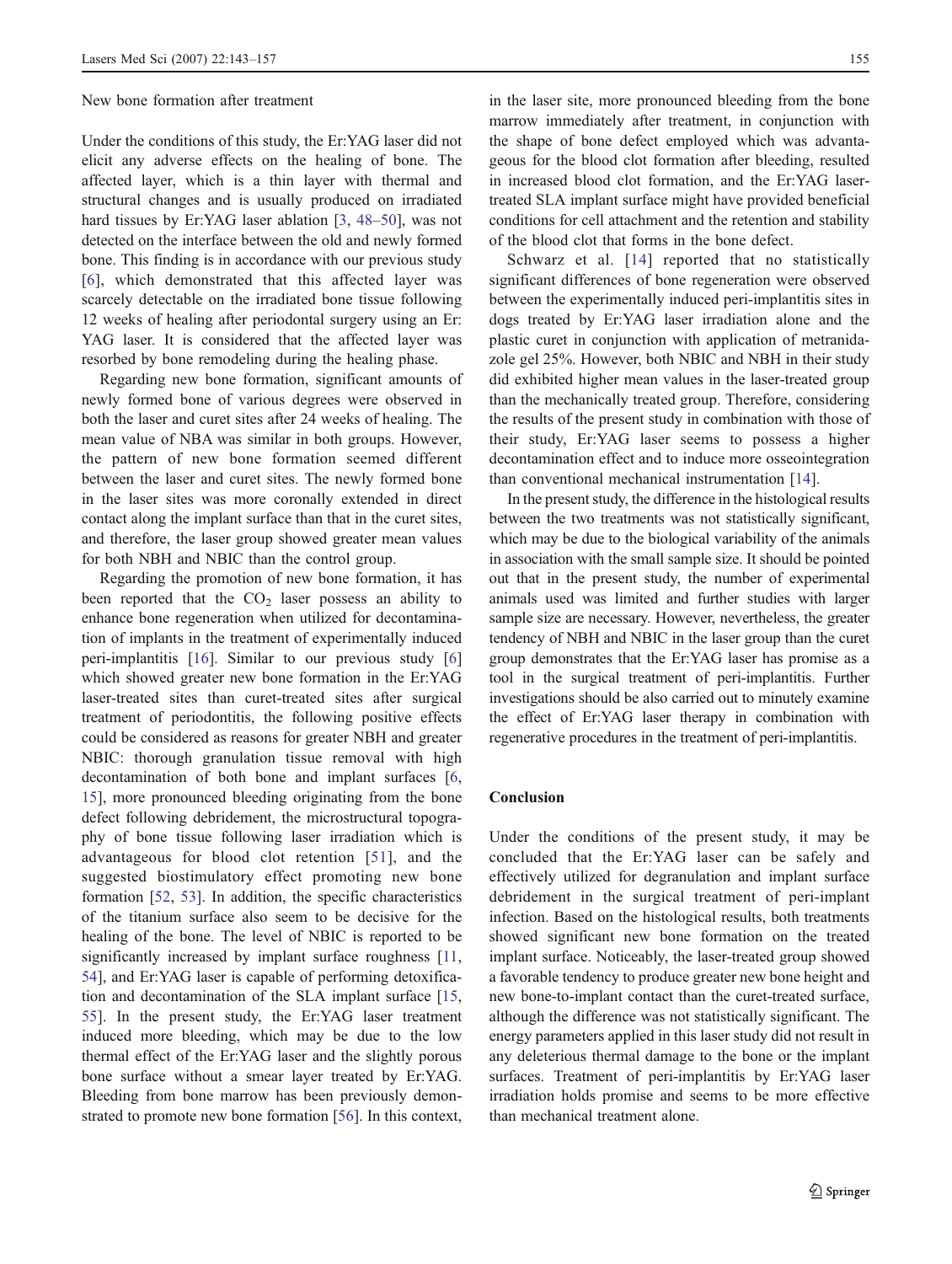<span id="page-13-0"></span>Acknowledgments This study was supported, in part, by the grant for 21<sup>st</sup> Century Center of Excellence Program for Frontier Research on Molecular Destruction and Reconstruction of Tooth and Bone in Tokyo Medical and Dental University and by a Grant-in-Aid for Scientific Research(c)(2) (No. 16592064) (A.A.), Ministry of Education, Culture, Sports, Science and Technology of Japan. The laser apparatus was provided by the HOYA Conbio Corp. (Fremont, CA, USA). Authors wish to thank Drs. Atsuhiro Kinoshita, Tatsuya Akizuki, Chie Hayashi, Kosuke Tanaka, Ikufumi Sato, and Hiroaki Maruyama for their kind technical advice and support.

# References

- 1. Hale GM, Querry MR (1973) Optical constants of water in the 200-nm to 200-m wavelength region. Appl Opt 12:555–563
- 2. Aoki A, Ando Y, Watanabe H, Ishikawa I (1994) In vitro studies on laser scaling of subgingival calculus with an erbium:YAG laser. J Periodontol 65:1097–1106
- 3. Aoki A, Miura M, Akiyama F, Nakagawa N, Tanaka J, Oda S, Watanabe H, Ishikawa I (2000) In vitro evaluation of Er:YAG laser scaling of subgingival calculus in comparison with ultrasonic scaling. J Periodontal Res 35:266–277
- 4. Schwarz F, Putz N, Georg T, Reich E (2001) Effect of an Er:YAG laser on periodontally involved root surfaces: an in vivo and in vitro SEM comparison. Lasers Surg Med 29:328–335
- 5. Schwarz F, Sculean A, Berakdar M, Szathmari L, Georg T, Becker J (2003) In vivo and in vitro effects of an Er:YAG laser, a GaAlAs diode laser, and scaling and root planing on periodontally diseased root surfaces: a comparative histologic study. Lasers Surg Med 32:359–366
- 6. Mizutani K, Aoki A, Takasaki AA, Kinoshita A, Hayashi C, Oda S, Ishikawa I (2006) Periodontal tissue healing following flap surgery using an Er:YAG laser in dogs. Lasers Surg Med 38:314–324
- 7. Mombelli A, van Oosten MA, Schurch E, Jr., Land NP (1987) The microbiota associated with successful or failing osseointegrated titanium implants. Oral Microbiol Immunol 2:145–151
- 8. Listgarten MA, Lai CH (1999) Comparative microbiological characteristics of failing implants and periodontally diseased teeth. J Periodontol 70:431–437
- 9. Persson LG, Araujo MG, Berglundh T, Grondahl K, Lindhe J (1999) Resolution of peri-implantitis following treatment. An experimental study in the dog. Clin Oral Implants Res 10:195–203
- 10. Wetzel AC, Vlassis J, Caffesse RG, Hammerle CH, Lang NP (1999) Attempts to obtain re-osseointegration following experimental peri-implantitis in dogs. Clin Oral Implants Res 10:111–119
- 11. Persson LG, Berglundh T, Lindhe J, Sennerby L (2001) Reosseointegration after treatment of peri-implantitis at different implant surfaces. An experimental study in the dog. Clin Oral Implants Res 12:595–603
- 12. Schwarz F, Sculean A, Rothamel D, Schwenzer K, Georg T, Becker J (2005) Clinical evaluation of an Er:YAG laser for nonsurgical treatment of peri-implantitis: a pilot study. Clin Oral Implants Res 16:44–52
- 13. Schwarz F, Bieling K, Nuesry E, Sculean A, Becker J (2006) Clinical and histological healing pattern of peri-implantitis lesions following non-surgical treatment with an Er:YAG laser. Lasers Surg Med 38:663–671
- 14. Schwarz F, Jepsen S, Herten M, Sager M, Rothamel D, Becker J (2006) Influence of different treatment approaches on nonsubmerged and submerged healing of ligature induced periimplantitis lesions: an experimental study in dogs. J Clin Periodontol 33:584–595
- 15. Kreisler M, Kohnen W, Christoffers AB, Gotz H, Jansen B, Duschner H, d'Hoedt B (2005) In vitro evaluation of the biocompatibility of contaminated implant surfaces treated with an Er:YAG laser and an air powder system. Clin Oral Implants Res 16:36–43
- 16. Stubinger S, Henke J, Donath K, Deppe H (2005) Bone regeneration after peri-implant care with the  $CO<sub>2</sub>$  laser: a fluorescence microscopy study. Int J Oral Maxillofac Implants 20:203–210
- 17. Matsuyama T, Aoki A, Oda S, Yoneyama T, Ishikawa I (2003) Effects of the Er:YAG laser irradiation on titanium implant materials and contaminated implant abutment surfaces. J Clin Laser Med Surg 21:7–17
- 18. Sasaki KM, Aoki A, Masuno H, Ichinose S, Yamada S, Ishikawa I (2002) Compositional analysis of root cementum and dentin after Er:YAG laser irradiation compared with  $CO<sub>2</sub>$  lased and intact roots using Fourier transformed infrared spectroscopy. J Periodontal Res 37:50–59
- 19. Sasaki KM, Aoki A, Ichinose S, Ishikawa I (2002) Morphological analysis of cementum and root dentin after Er:YAG laser irradiation. Lasers Surg Med 31:79–85
- 20. Ando Y, Aoki A, Watanabe H, Ishikawa I (1996) Bactericidal effect of erbium YAG laser on periodontopathic bacteria. Lasers Surg Med 19:190–200
- 21. Folwaczny M, Mehl A, Aggstaller H, Hickel R (2002) Antimicrobial effects of 2.94 micron Er:YAG laser radiation on root surfaces: an in vitro study. J Clin Periodontol 29:73–78
- 22. Schwarz F, Aoki A, Sculean A, Georg T, Scherbaum W, Becker J (2003) In vivo effects of an Er:YAG laser, an ultrasonic system and scaling and root planing on the biocompatibility of periodontally diseased root surfaces in cultures of human PDL fibroblasts. Lasers Surg Med 33:140–147
- 23. Yamaguchi H, Kobayashi K, Osada R, Sakuraba E, Nomura T, Arai T, Nakamura J (1997) Effects of irradiation of an erbium: YAG laser on root surfaces. J Periodontol 68:1151–1155
- 24. Aoki A, Sasaki KM, Watanabe H, Ishikawa I (2004) Lasers in nonsurgical periodontal therapy. Periodontol 2000 36:59–97
- 25. Ishikawa I, Aoki A, Takasaki AA (2004) Potential applications of Erbium:YAG laser in periodontics. J Periodontal Res 39:275–285
- 26. Takasaki AA, Aoki A, Ishikawa I (2006) Erbium:YAG laser in Periodontics. Dent Jpn 42:200–206
- 27. Ashimoto A, Chen C, Bakker I, Slots J (1996) Polymerase chain reaction detection of 8 putative periodontal pathogens in subgingival plaque of gingivitis and advanced periodontitis lesions. Oral Microbiol Immunol 11:266–273
- 28. Fox SC, Moriarty JD, Kusy RP (1990) The effects of scaling a titanium implant surface with metal and plastic instruments: an in vitro study. J Periodontol 61:485–490
- 29. Shibli JA, Martins MC, Nociti FH, Jr., Garcia VG, Marcantonio E, Jr. (2003) Treatment of ligature-induced peri-implantitis by lethal photosensitization and guided bone regeneration: a preliminary histologic study in dogs. J Periodontol 74:338–345
- 30. Karring ES, Stavropoulos A, Ellegaard B, Karring T (2005) Treatment of peri-implantitis by the Vector system. Clin Oral Implants Res 16:288–293
- 31. Augthun M, Tinschert J, Huber A (1998) In vitro studies on the effect of cleaning methods on different implant surfaces. J Periodontol 69:857–864
- 32. Schwarz F, Sculean A, Romanos G, Herten M, Horn N, Scherbaum W, Becker J (2005) Influence of different treatment approaches on the removal of early plaque biofilms and the viability of SAOS2 osteoblasts grown on titanium implants. Clin Oral Investig 9:111–117
- 33. Schwarz F, Papanicolau P, Rothamel D, Beck B, Herten M, Becker J (2006) Influence of plaque biofilm removal on